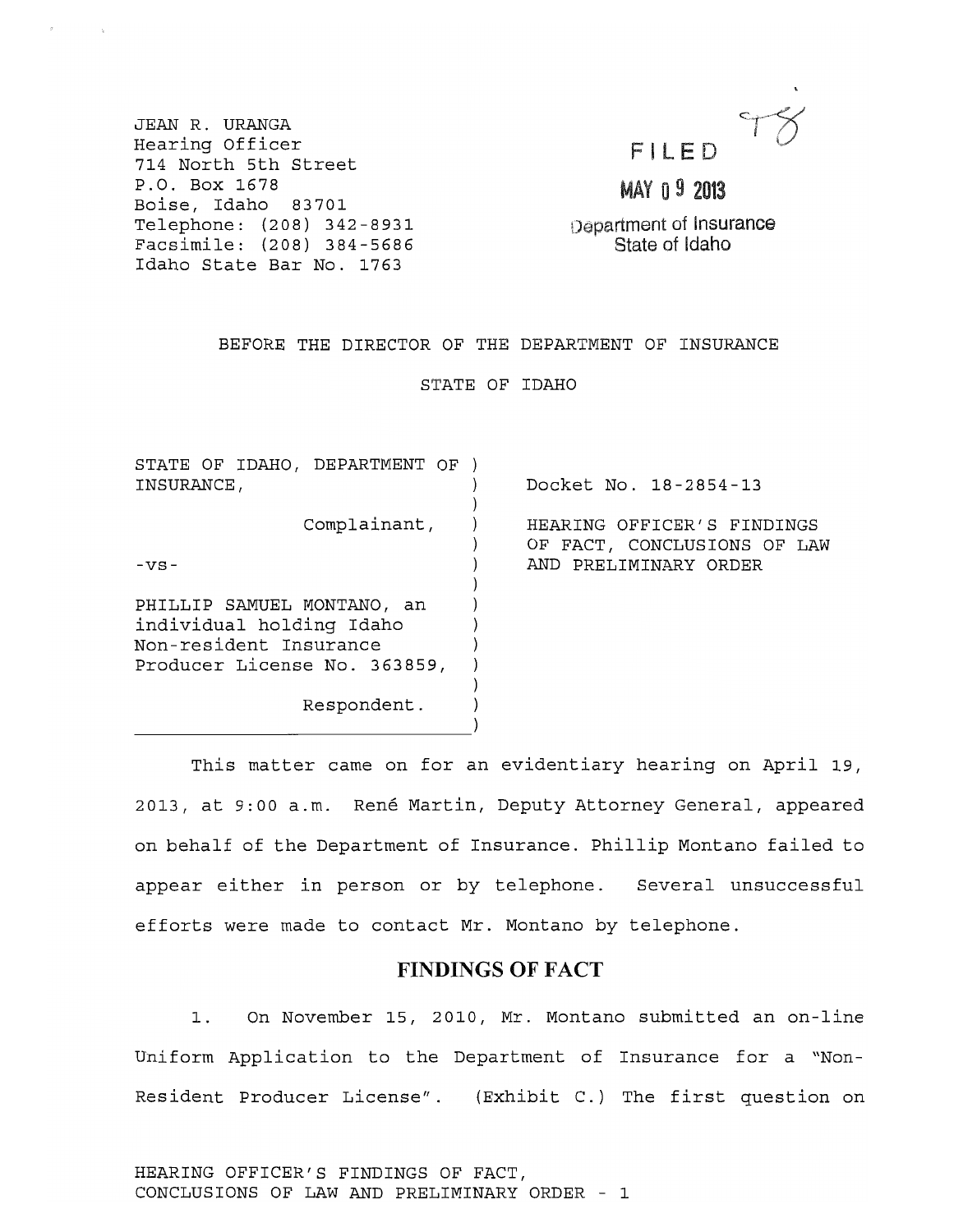page 3 of the background portion of the application specifically asked:

> Have you ever been convicted of a crime, had a judgment withheld or deferred, or are you currently charged with committing a crime?

The question is further clarified by the statement:

"Crime" includes a misdemeanor, felony or a military offense. You may exclude misdemeanor traffic citations or convictions involving driving under the influence (DUI) or driving while intoxicated (DWI), driving without a license, reckless driving, or driving with a suspended or revoked license and juvenile offenses.

In answer to that question, Mr. Montano answered "no". If the question is answered yes, the applicant must attach a written statement explaining the circumstances of each incident; a copy of the charging document; and a copy of the official document demonstrating the resolution of the charges or any final judgment.

2. Mr. Montano's license for Non-Resident Producer License was granted on November 17, 2010.

3. Thereafter, the Idaho Department of Insurance became aware of an action through the California Department of Insurance in which an action was filed against Mr. Montano for failing to disclose two prior criminal convictions on his California application. That pleading was as admitted as Exhibit D and is dated April 11, 2011.

4. On October 23, 2012, the Administrative Law Judge for the state of California issued a proposed decision denying Mr. Montano's license to act as a personal lines broker-agent in the

#### HEARING OFFICER'S FINDINGS OF FACT, CONCLUSIONS OF LAW AND PRELIMINARY ORDER - 2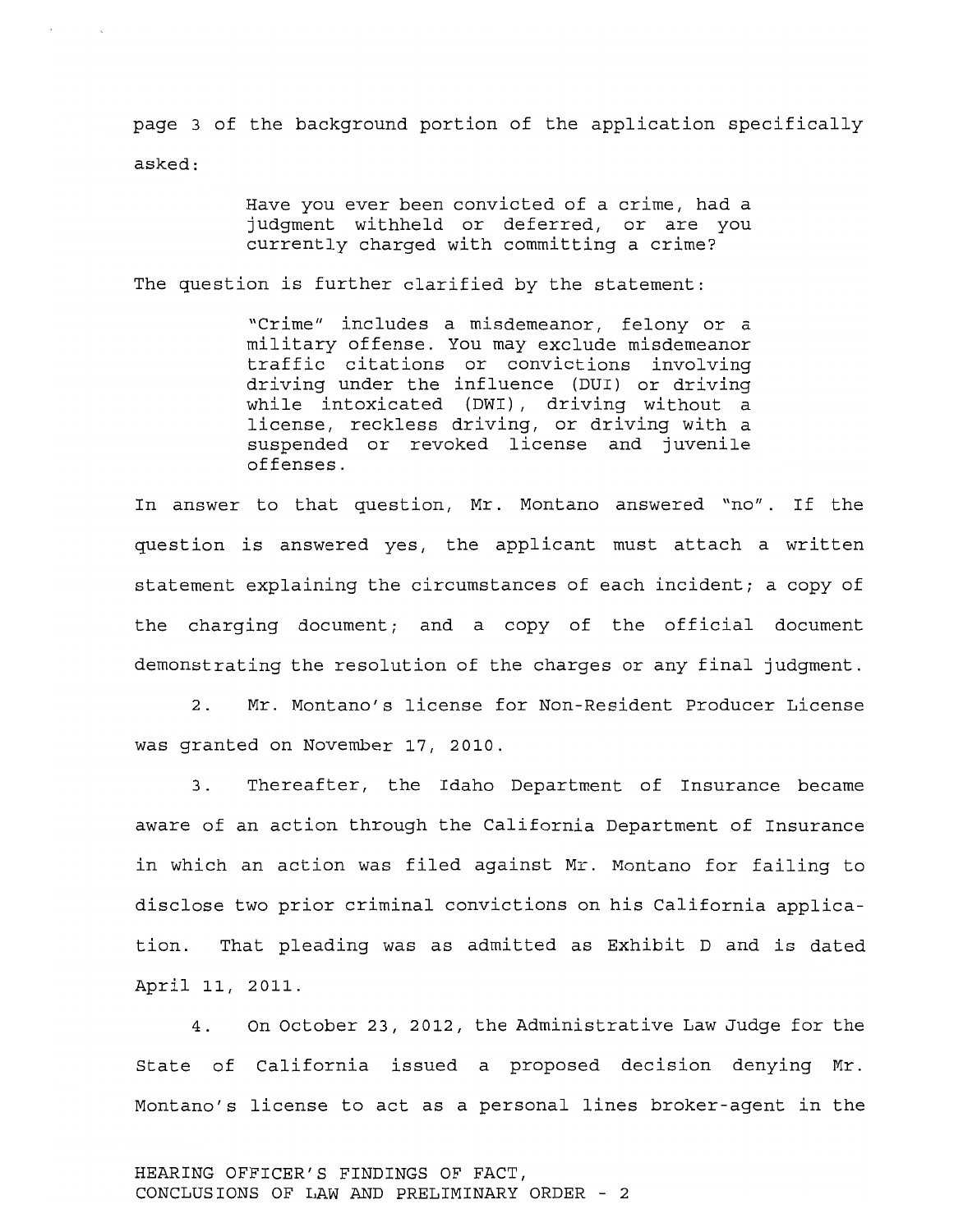State of California. (Exhibit E.) The Insurance Commissioner for the State of California issued a Decision and Order on December 6, 2012, adopting the proposed Decision of the Administrative Law Judge. Based upon that California action, the State of Idaho became aware of the Respondent's undisclosed criminal convictions.

5 . The Department of Insurance conducted further investigation and found that Mr. Montano had been convicted of the criminal charge of issuing a bad check on December 21, 2005. (Exhibit A.) He was also convicted of unlawful imprisonment and reckless endangerment on May 14, 2008. (Exhibit B.) He failed to disclose both of these convictions on his Idaho application.

6. After California instituted proceedings against Mr. Montano, he posted a notice on the "Warehouse" on July 13, 2012 disclosing the criminal convictions. (Exhibit G.)

7. Mr. Montano also sent a letter to the State of Idaho dated January 24, 2013, acknowledging that he had failed to disclose the criminal convictions on his Idaho application. (Exhibit H.)

8. The evidence establishes Mr. Montano did provide incorrect, misleading, incomplete and materially untrue information in his license application, had been convicted of three crimes and had an application denied in California.

# **CONCLUSIONS OF LAW**

9. Pursuant to Idaho Code §41-1016 (1) (a), (f) and (i) the Department of Insurance has the authority and grounds to revoke Mr.